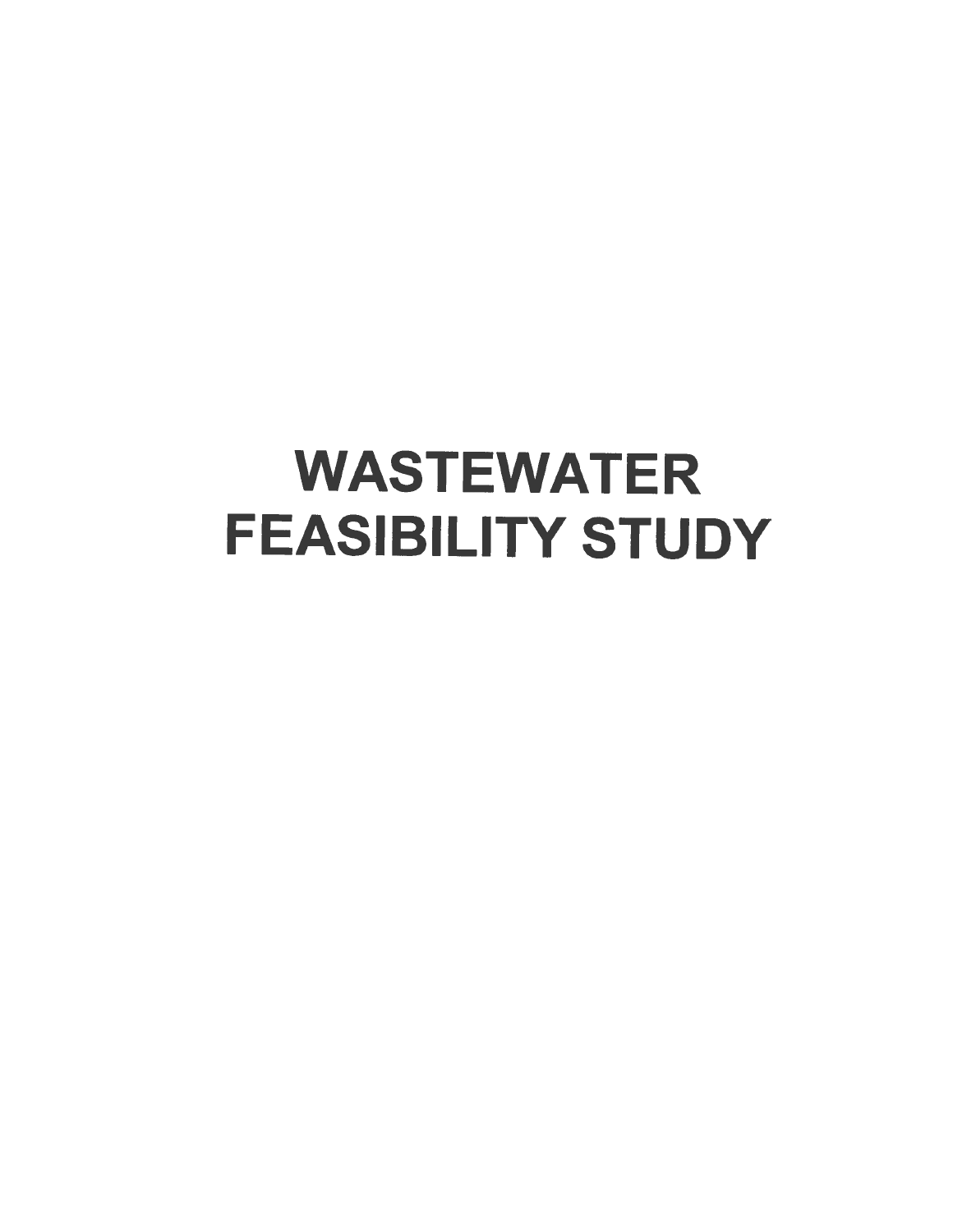R.E.B. Engineering, Inc



Civil & Structural Engineering -Land Surveying & Planning

7/10/2007 Mr. Sheldon Sapoznik, REHS Napa County Department of Environmental Management <sup>1195</sup> Third Street, Rm. <sup>101</sup> Napa, CA 94559

Subject: Wallis Winery Use Permit (A.P.N. 020-450-014)

Dear Sheldon:

Attached is the wastewater feasibility report for the Wallis Winery located at 1670 Diamond Mountain Road in Calistoga, with a proposed production of 30,000 gallons per year. The winery will use a conventional leach field

I am hopeful that this feasibility report addresses all of your questions with regard to the wastewater system and the feasibility of the Wallis Winery which will meet Napa County Regulations for wastewater systems. Please

Sincerely.

Kenneth <sup>C</sup> Deibert Jr, PE, Civil Engineer REB Engineering, Inc.

Phone; 707.963.8638 Fax; 707.963.2346 <sup>345</sup> La Fata St., Suite B, P.O. Box 113, St. Helena, California, <sup>94574</sup>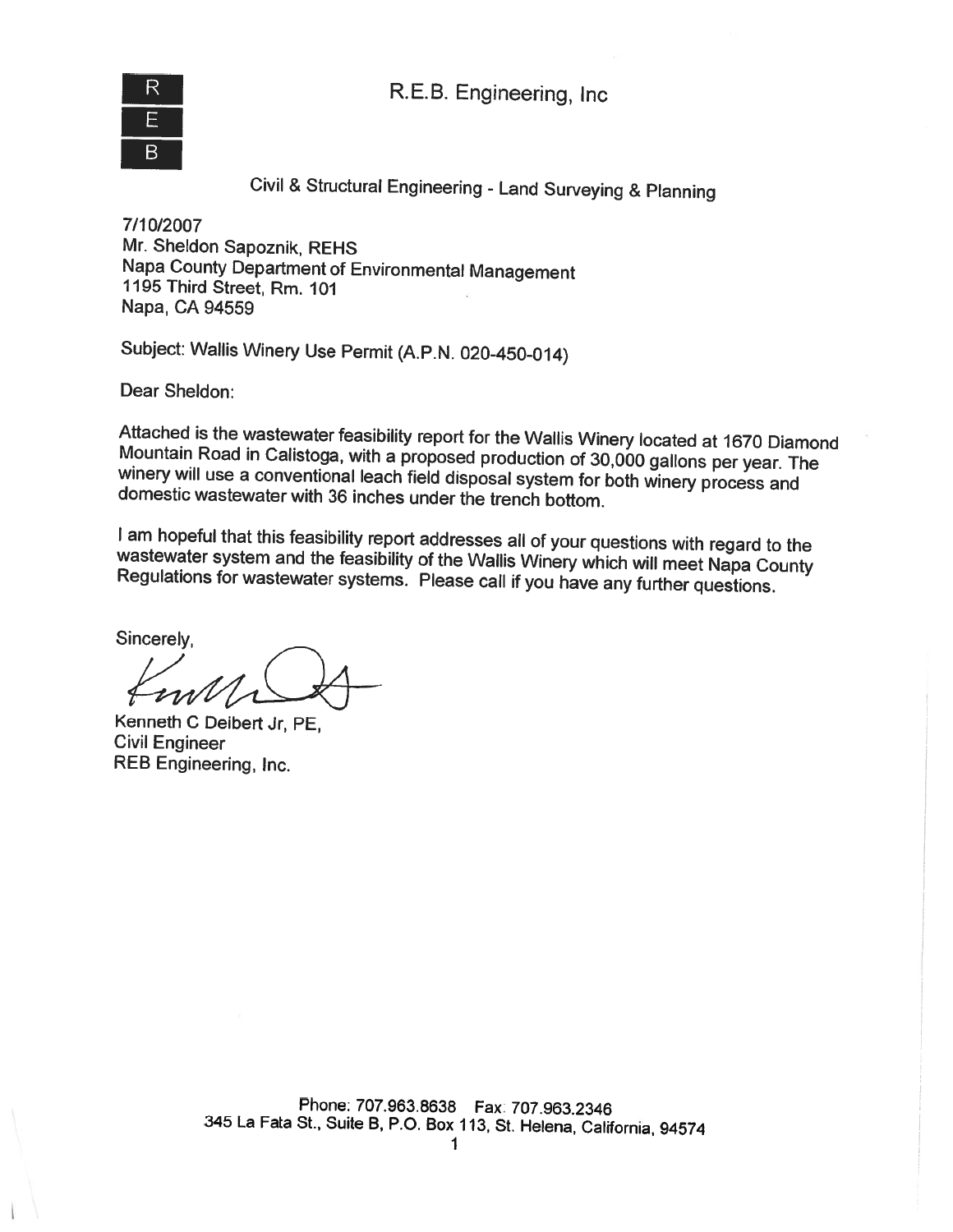

Civil & Structural Engineering -Land Surveying & Planning

7/10/2007 JOB # 2007-555

#### WALLIS WINERY APN 020-450-014 (7.4 ac.) SEPTIC FEASIBILITY REPORT

#### **Introduction**

Wallis Winery is applying to the County of Napa for <sup>a</sup> Use Permit for the establishment of <sup>a</sup> 30,000 gallon per year winery on <sup>a</sup> 7.4 acre parcel (A.P.N. 020-450-0 14).

The permitted production capacity of the winery will be 30,000 gallons per year. It is anticipated that the winery will staff a maximum of 4 employees during the harvest season.<br>The daily maximum number of visitors is 20 v event with up to 100 people.

This report has been prepared to evaluate the feasibility of constructing <sup>a</sup> new alternative domestic wastewater flows per the Napa County Department of Environmental<br>Management (NCEM) design guidelines.

SCS Soil Types and Site Evaluation<br>The soil conservation service indicates that the soil is Boomer Forward Felta Complex. A site evaluation in the disposal area was performed by Ken Deibert of REB Engineering and <sup>a</sup> representative from NCEM on June 28, 2007.

### Wastewater Flow Determination Winery Process Waste

The proposed annual wine production shall be approximately 30,000 gallons. The harvest winery process wastewater flow is calculated as follows:

#### Harvest waste flow calculation:

 $(30,000$  gallons of wine) X (1.5 gallons of wastewater/gallons of wine) = 1000 gallons/day<br>45 days of crush

### Winery Domestic Wastewater flow:

The domestic wastewater flow calculated for the winery facility is based on anticipated<br>employee and wine tasting visitors at the winery. Peak winery uses are found to be 4 fulltime employees, and 20 visitors. The peak domestic wastewater flow for the winery will therefore be 125 gallons per day, as calculated below. Plumbing fixtures for the new winery shall be low-flow fixtures per the uniform

> Phone: 707.963.8638 Fax: 707.963.2346 <sup>345</sup> La Fata St., Suite B. P.O. Box 113, St. Helena, California, <sup>94574</sup>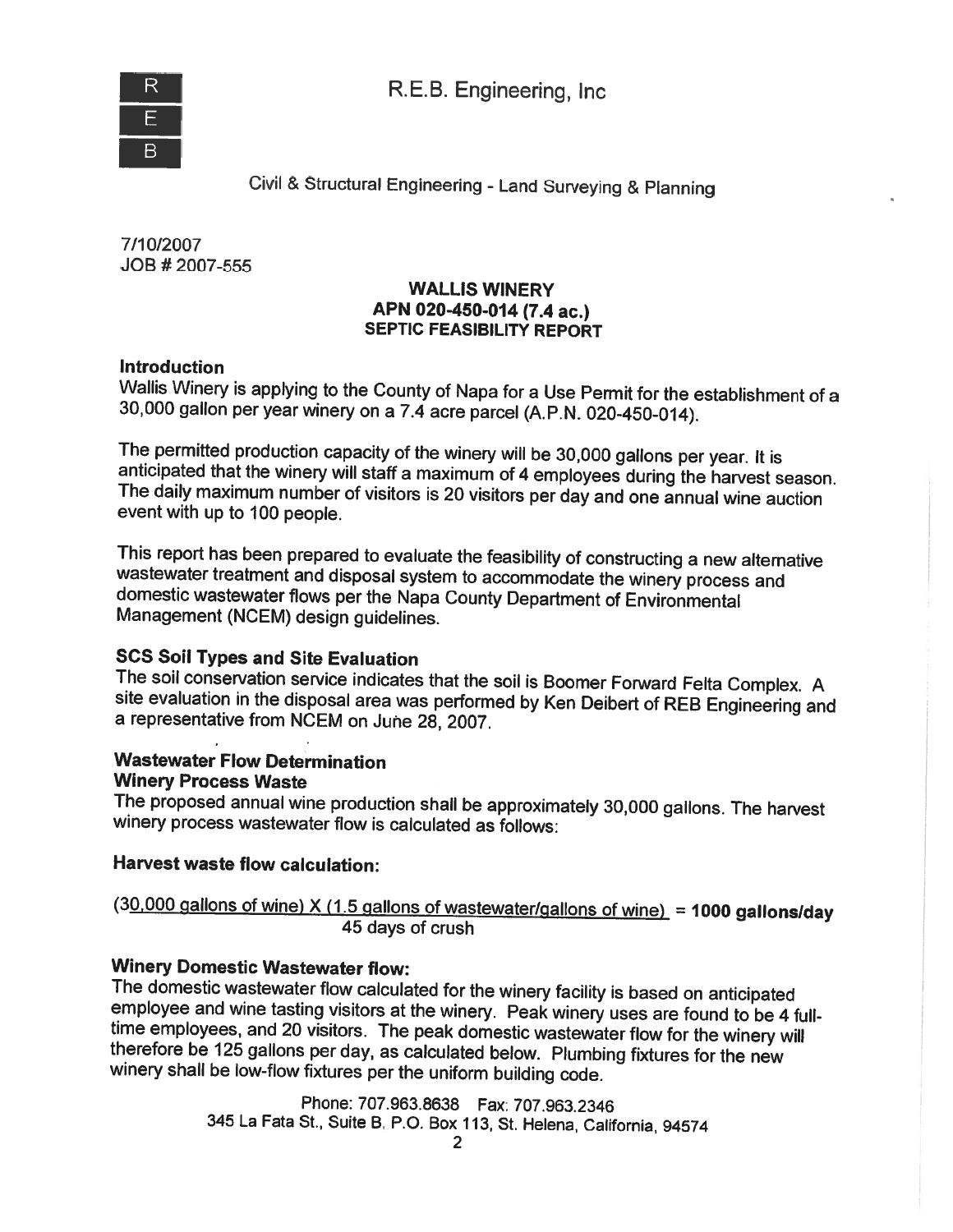

#### Civil & Structural Engineering - Land Surveying & Planning

| <b>Peak Domestic Wastewater Flow Calculation:</b> |               |            |             |  |  |  |  |  |
|---------------------------------------------------|---------------|------------|-------------|--|--|--|--|--|
|                                                   | <b>Number</b> | Flow (gpd) | Total (gpd) |  |  |  |  |  |
| Full-time employees:                              | 5             | 15         | 65          |  |  |  |  |  |
| Wine tasting visitors:                            | 20            |            | 60          |  |  |  |  |  |

Total Domestic wastewater:<br>
Total Process wastewater:<br>
1.000 gallons per day<br>
1.000 gallons per day Total Process wastewater: 1,000 gallons per day

1,125 gallons per day

#### **Combined Wastewater System Design:**

Due to the available soil depth of <sup>72</sup> inches in <sup>p</sup>its <sup>I</sup> and 2, it is proposed to use <sup>a</sup> conventional leach field sewage disposal system. Domestic wastewater shall flow into <sup>a</sup> 1,500 gallon septic tank at the winery and then flow to the disposal field. Process wastewater shall flow into <sup>a</sup> 3,000 gallon septic tank at the winery and then flow into the disposal field.

#### Combined Process and Domestic Conventional System Disposal Field Sizing

NCEM guidelines for conventional sewage disposal systems indicate an application rate of 0.33 gallons per square foot for the sandy clay loam soil with moderate and blocky structure at the site. Based on this application rate, and <sup>a</sup> design flow of 1,125 gallons per day, the minimum required sidewall area is 3,409 square feet. Given <sup>a</sup> sidewall area of <sup>4</sup> square feet per linear foot, the total amount of trench required is  $3,409/4 = 852$  feet. It is proposed to provide 9 lines at 100 feet for <sup>a</sup> total of 900 feet of trench.

#### Combined Process and Domestic Reserve System:

The reserve system shall be located in the area of test <sup>p</sup>it las shown.

#### Conclusion:

The discussions and calculations presented in this report demonstrate the wastewater flows and system requirements for the Wallis Winery. The attached site <sup>p</sup>lan shows the proposed layouts of the domestic and process wastewater disposal system. The reserve area for the process and domestic wastewater systems have also been identified on the site plan. The proposed project as described above can be served with an onsite wastewater disposal system.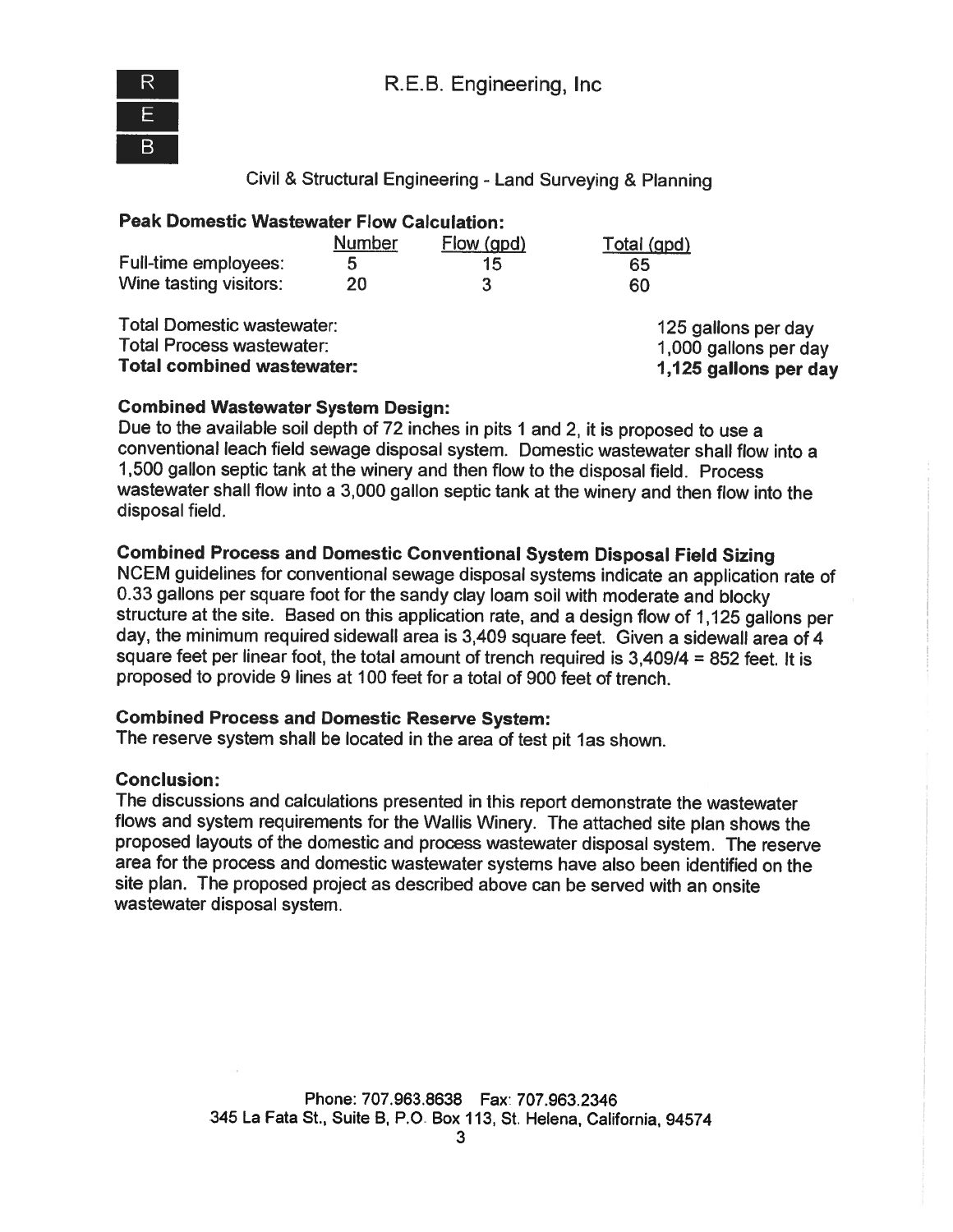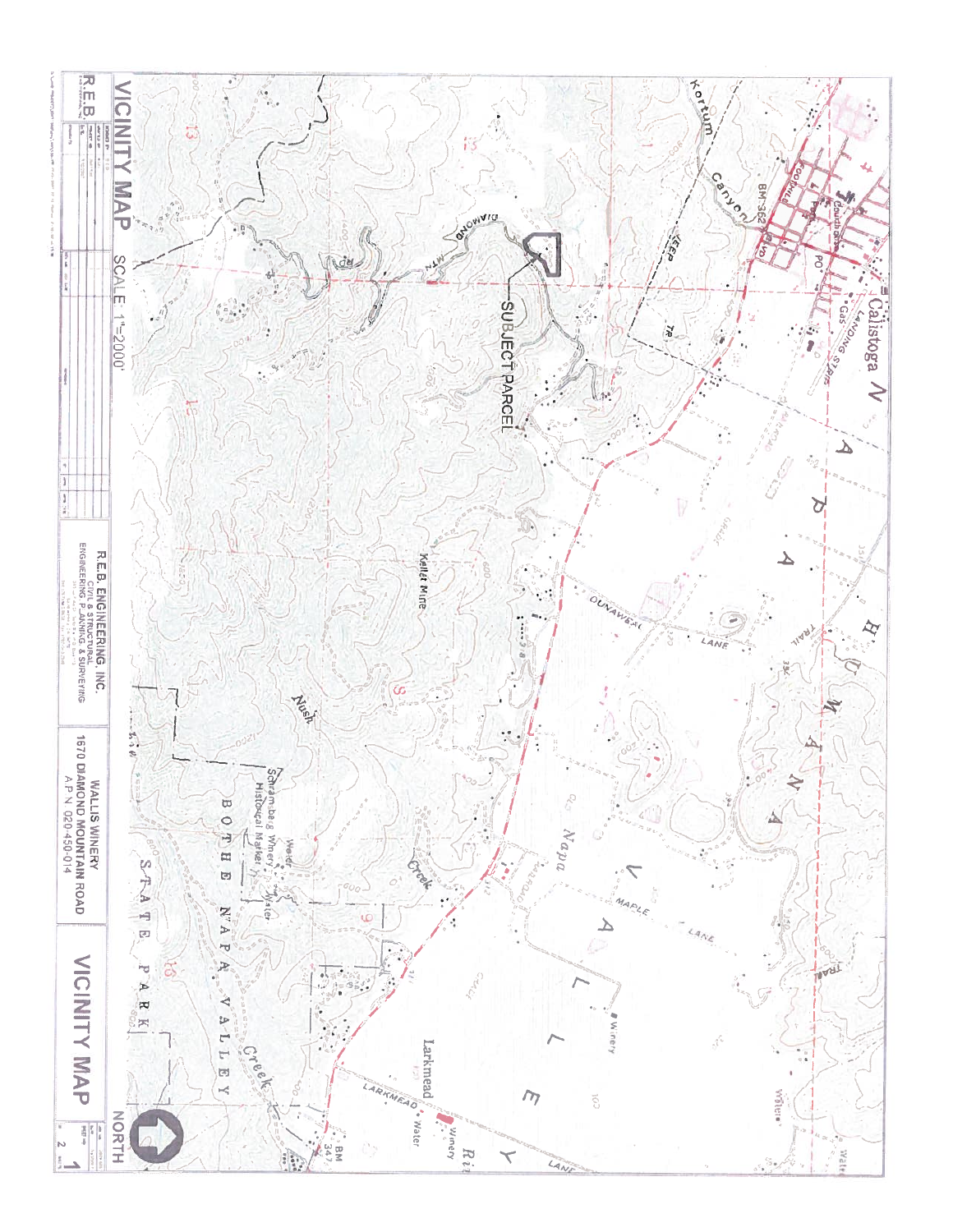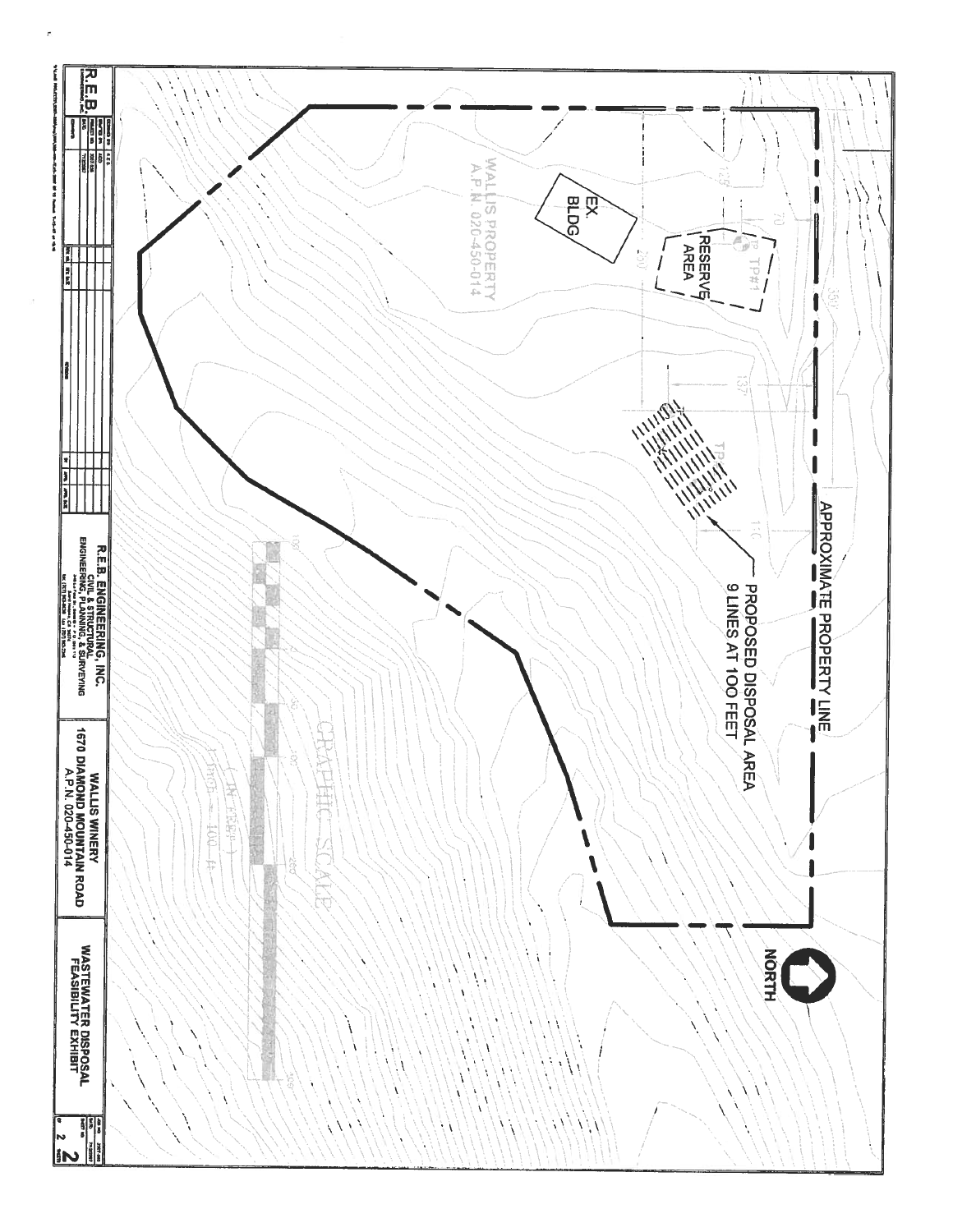#### FACSIMILE TRANSMITTAL SHEET

| TO:                              | <b>FROM:</b>                                                                |  |  |  |  |  |  |
|----------------------------------|-----------------------------------------------------------------------------|--|--|--|--|--|--|
| Jack Boureston                   | Ken Deibert                                                                 |  |  |  |  |  |  |
| COMPANY:                         | DATE:                                                                       |  |  |  |  |  |  |
| MK2                              | $7 - 12 - 07$                                                               |  |  |  |  |  |  |
| <b>FAX NUMBER:</b>               | TOTAL NO. OF PAGES INCLUDING COVER:                                         |  |  |  |  |  |  |
| 707-307-1550                     | 6                                                                           |  |  |  |  |  |  |
| PHONE NUMBER:                    | SENDER'S REFERENCE NUMBER:                                                  |  |  |  |  |  |  |
| 707-307-1520                     | Job # 555                                                                   |  |  |  |  |  |  |
| RE:                              | YOUR REFERENCE NUMBER:                                                      |  |  |  |  |  |  |
| Wallis sewage feasibility report |                                                                             |  |  |  |  |  |  |
| 1670 Diamond Mtn Rd              |                                                                             |  |  |  |  |  |  |
|                                  |                                                                             |  |  |  |  |  |  |
| <b>CURGENT</b><br>X FOR YOUR USE | <b>E PLEASE COMMENT</b><br><b>EFPLEASE REPLY</b><br><b>E PLEASE RECYCLE</b> |  |  |  |  |  |  |

NOTES/COMMENTS:

Jack,

Please find attached a draft of the sewage feasibility report for the above referenced project. Please review the report and call me either to discuss changes or to confirm that it accurately reflects the proposed winery project and I will submit the report to Environmental Management once the draft is approved.

Sincerely,

Ken Deibert REB Engineering, Inc.

> P.O. BOX 113 ST. HELENA, CA 94573 TEL: (707) 963-8638 FAX: (707) 963-2346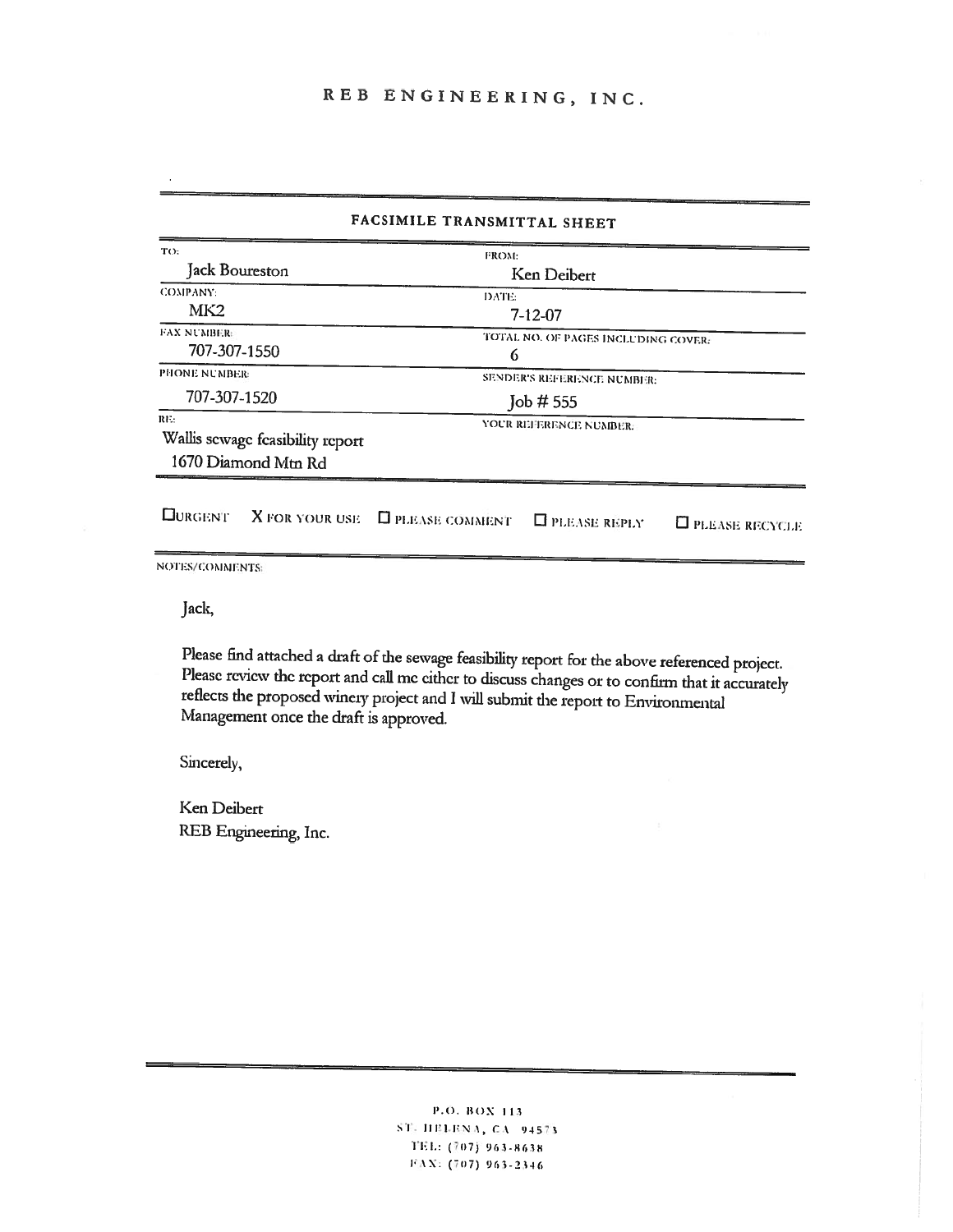## Napa County Department of Page 1 of 2<br>
Environmental Management SITE EVALUATION REPORT

 $\mathcal{L}^{(1)}$  , we obtain

Please attach an 8.5" x 11" plot map showing the locations of all test pits<br>
triangulated from permanent landmarks or known property corners. The<br>
map must be drawn to scale and include a North arrow, surrounding<br>
geograph geographic and topographic features, direction and % slope, distance to<br>drainages, water bodies, potential areas for flooding, unstable landforms,<br>existing or proposed roads, structures, utilities, domestic water supplies,

#### PLEASE PRINT OR TYPE ALL INFORMATION

| <b>Property Owner</b>                 |                                                                         |     |
|---------------------------------------|-------------------------------------------------------------------------|-----|
| <b>EDWARD WALLIS</b>                  | x<br><b>New Construction</b><br>D Addition<br>D Remodel<br>D Relocation |     |
|                                       | O<br>Other:                                                             |     |
| <b>Property Owner Mailing Address</b> |                                                                         |     |
| 1670 DIAMOND MTN RD                   | Residential - # of Bedrooms:<br>□<br>Design Flow:                       | gpd |
| <b>City</b><br><b>State</b><br>Zip    |                                                                         |     |
| <b>CALISTOGA</b><br>CA<br>94515       | χ<br>Commercial - Type:                                                 |     |
| Site Address/Location                 | Sanitary Waste:<br>120<br>gpd<br>Process Waste: 650                     | gpd |
| <b>SAME</b>                           | o<br>Other:                                                             |     |
|                                       | Sanitary Waste:<br>gpd<br>Process Waste:                                | gpd |

#### Evaluation Conducted By:

| <b>Company Name</b><br>REB Engineering, inc | <b>Evaluator's Name</b><br>Ken Deibert | Signature (Civil Engineer, R.E.H.S., Georogist, Soil Scientist)<br>ENMI |
|---------------------------------------------|----------------------------------------|-------------------------------------------------------------------------|
| Malling Address:<br>345 La Fata Street      |                                        | Telephone Number<br>(707) 963-8638                                      |
| City<br><b>ST HELENA</b>                    | <b>State</b><br>Zip<br>CA<br>94574     | Date Evaluation Conducted<br>June 28, 2007                              |

| <b>Primary Area</b>                                                     | <b>Expansion Area</b>                                              |
|-------------------------------------------------------------------------|--------------------------------------------------------------------|
| Acceptable Soil Depth:<br>72<br>in.<br>Test plt $#s: 2.3$               | Acceptable Soli Depth:<br>60<br>in.<br>Test pit $#s$ : 1           |
| Soil Application Rate (gal. /sq. ft. /day): 0.33                        | Soli Application Rate (gal. /sq. ft. /day): 0.33                   |
| System Type(s) Recommended: conventional gravity                        | System Type(s) Recommended: conventional gravity                   |
| Slope: 5<br>%.<br>Distance to nearest water source:<br>ft.              | Slope: 5<br>%.<br>Distance to nearest water source:<br>ft.         |
| Hydrometer test performed?<br>No $x$ Yes $\Box$ (attach results)        | Hydrometer test performed?<br>No x Yes $\Box$ (attach results)     |
| Bulk Density test performed?<br>No $\times$ Yes $\Box$ (attach results) | Buik Density test performed?<br>No $x$ Yes $\Box$ (attach results) |
| Groundwater Monitoring Performed? No x Yes D<br>(attach results)        | Groundwater Monitoring Performed? No x Yes Q (attach results)      |
| Site constraints/Recommendations:                                       |                                                                    |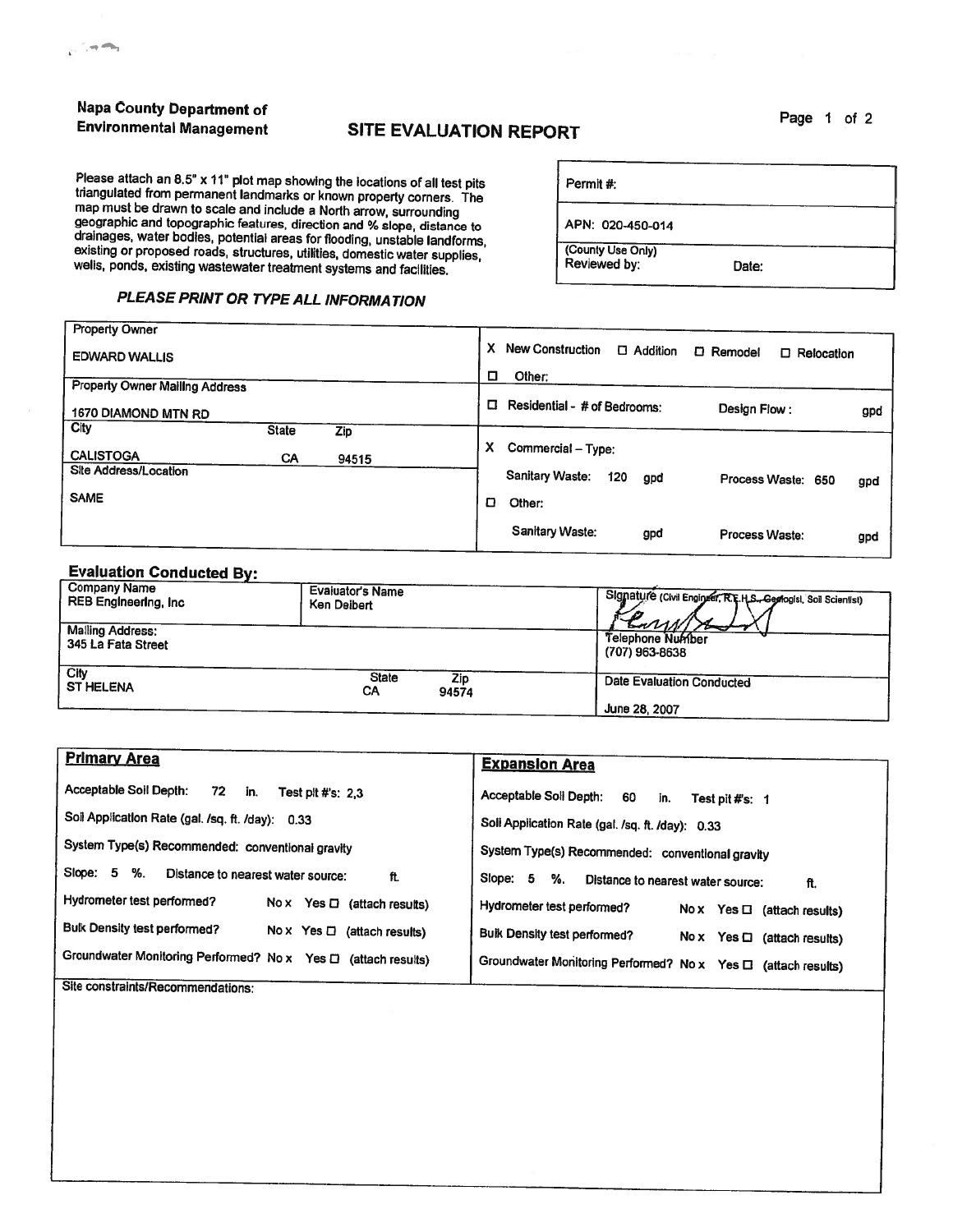| Test Pit # |  |
|------------|--|

,  $\mathcal{L}_1$ 

### PLEASE PRINT OR TYPE ALL INFORMATION

| Horizon<br><b>Boundary</b><br>Depth<br>(Inches) | %Rock |     | <b>Texture</b><br><b>Structure</b> |                     | <b>Consistence</b> |            |              |       |                 |           |
|-------------------------------------------------|-------|-----|------------------------------------|---------------------|--------------------|------------|--------------|-------|-----------------|-----------|
|                                                 |       |     |                                    | Side<br><b>Wall</b> | Ped                | Wet        | Pores        | Roots | <b>Mottling</b> |           |
| 60                                              | G     | 30% | <b>SCL</b>                         | M-AB                | <b>SH</b>          | <b>FRB</b> | <sub>S</sub> | F-F   | $F-F$           | <b>NO</b> |
|                                                 |       |     |                                    |                     |                    |            |              |       |                 |           |
|                                                 |       |     |                                    |                     |                    |            |              |       |                 |           |
|                                                 |       |     |                                    |                     |                    |            |              |       |                 |           |
|                                                 |       |     |                                    |                     |                    |            |              |       |                 |           |
|                                                 |       |     |                                    |                     |                    |            |              |       |                 |           |
|                                                 |       |     |                                    |                     |                    |            |              |       |                 |           |
|                                                 |       |     |                                    |                     |                    |            |              |       |                 |           |

| Horizon<br><b>Boundary</b><br>%Rock |                                |                  | <b>Consistence</b>         |        |           |            |              |          |       |           |
|-------------------------------------|--------------------------------|------------------|----------------------------|--------|-----------|------------|--------------|----------|-------|-----------|
| (Inches)                            | <b>Texture</b><br><b>Depth</b> | <b>Structure</b> | <b>Side</b><br><b>Wall</b> | Ped    | Wet       | Pores      | <b>Roots</b> | Mottling |       |           |
| 72                                  | G                              | 20%              | <b>SCL</b>                 | $M-AB$ | <b>SH</b> | <b>FRB</b> | ${\sf S}$    | $F-F$    | $F-F$ | <b>NO</b> |
|                                     |                                |                  |                            |        |           |            |              |          |       |           |
|                                     |                                |                  |                            |        |           |            |              |          |       |           |
|                                     |                                |                  |                            |        |           |            |              |          |       |           |
|                                     |                                |                  |                            |        |           |            |              |          |       |           |
|                                     |                                |                  |                            |        |           |            |              |          |       |           |
|                                     |                                |                  |                            |        |           |            |              |          |       |           |

Test Pit #  $\Big| 3$ 

Test Pit  $\#$   $\boxed{2}$ 

 $\overline{\phantom{a}}$ 

| Horizon                  | <b>Boundary</b><br>%Rock |                |                  |                            | <b>Consistence</b> |            |       |       |                 |           |
|--------------------------|--------------------------|----------------|------------------|----------------------------|--------------------|------------|-------|-------|-----------------|-----------|
| <b>Depth</b><br>(tnches) |                          | <b>Texture</b> | <b>Structure</b> | <b>Side</b><br><b>Wall</b> | Ped                | Wet        | Pores | Roots | <b>Mottling</b> |           |
| 72                       | G                        | 10             | <b>SCL</b>       | M-AB                       | <b>SH</b>          | <b>FRB</b> | S     | F-F   | $F-F$           | <b>NO</b> |
|                          |                          |                |                  |                            |                    |            |       |       |                 |           |
|                          |                          |                |                  |                            |                    |            |       |       |                 |           |
|                          |                          |                |                  |                            |                    |            |       |       |                 |           |
|                          |                          |                |                  |                            |                    |            |       |       |                 |           |
|                          |                          |                |                  |                            |                    |            |       |       |                 |           |

Page 2 of 2